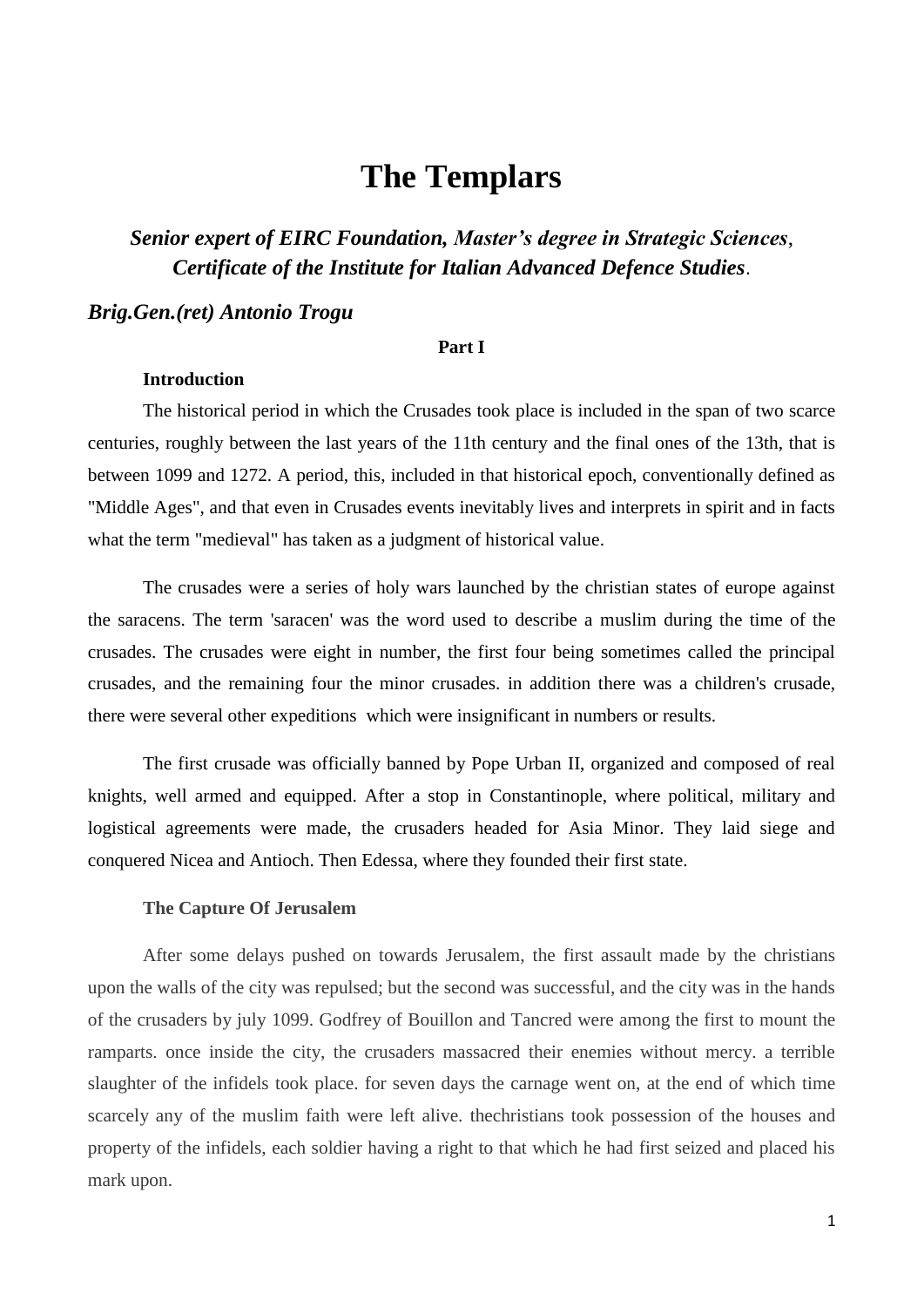For the conquest of new territories and the forced Christianization of their populations were established the KNIGHTLY ORDERS (that of TEMPLARS, of French origin, the Teutonic one, of German origin and that of the GIOVANNITI, of Italian origin). They were a kind of humanitarian assistance orders, whose members, in addition to the monastic vows of chastity-poverty-obedience, also swore to also defend the Holy Places against the infidels.

#### **The Order of the Temple**

The Order of the Temple has always been shrouded in mystery and legend and reality, prose and poetry of the Knights Templar merge and mingle. The Templars were a monastic military order which marked the medieval history, greatly influencing the culture of the time. In a social system divided until then Ballatores (those who fought), Oratores (those who pray) and Laboratores (those working) there arose a new order which reconciled the basic principles of monasticism: poverty, chastity and obedience to the use of weapons to protect pilgrims visiting the holy sites, and consists of monks who were both soldiers. These monks soldiers, born with the purpose of protecting the pilgrims and not to expel the Muslims from Jerusalem and other areas sacred to both religions, were devoted to Christianity and the Cross who remained loyal to the end.

#### **Source**

On November 27, 1095 Pope Urban II at the Council of Clermont, made an appeal calling for the Christian knights weapons for a crusade to liberate the holy places in Palestine. Groups of crusaders began in August of 1096 the journey to Constantinople, where they arrived later on the other groups to form a single fighting force that subjugated the entire region to Christian control, would march towards Syria and Palestine to conquer Jerusalem, that was conquered in 1099 and in 1100 was crowned as the first Christian king of City Baldwin I. At that time the Crusaders were with a group of nine French knights, led by Hugh of Payns, who had pronounced a solemn mutual promises of chastity, obedience and communion of all the properties. These knights had come to the Holy Land to get on the king of Jerusalem and, under his leadership, had participated in many battles. During his stay in the holy places had seen the poor conditions in which came hundreds of pilgrims and how many on the dusty roads leading to Jerusalem kept dying victims of the attacks of armed gangs out of control in the region and in 1118 this group of knights showed up to king Baldwin II putting at its disposal for the protection of pilgrims and patrolling the streets in and around Jerusalem. Unlike these other knights came to the king not glitzy or shining armor clothes but covered by a simple white robe. Baldwin II granted them as headquarters wing of the fortified monastery of Our Lady of Sion, near what had been the Temple of Solomon, and the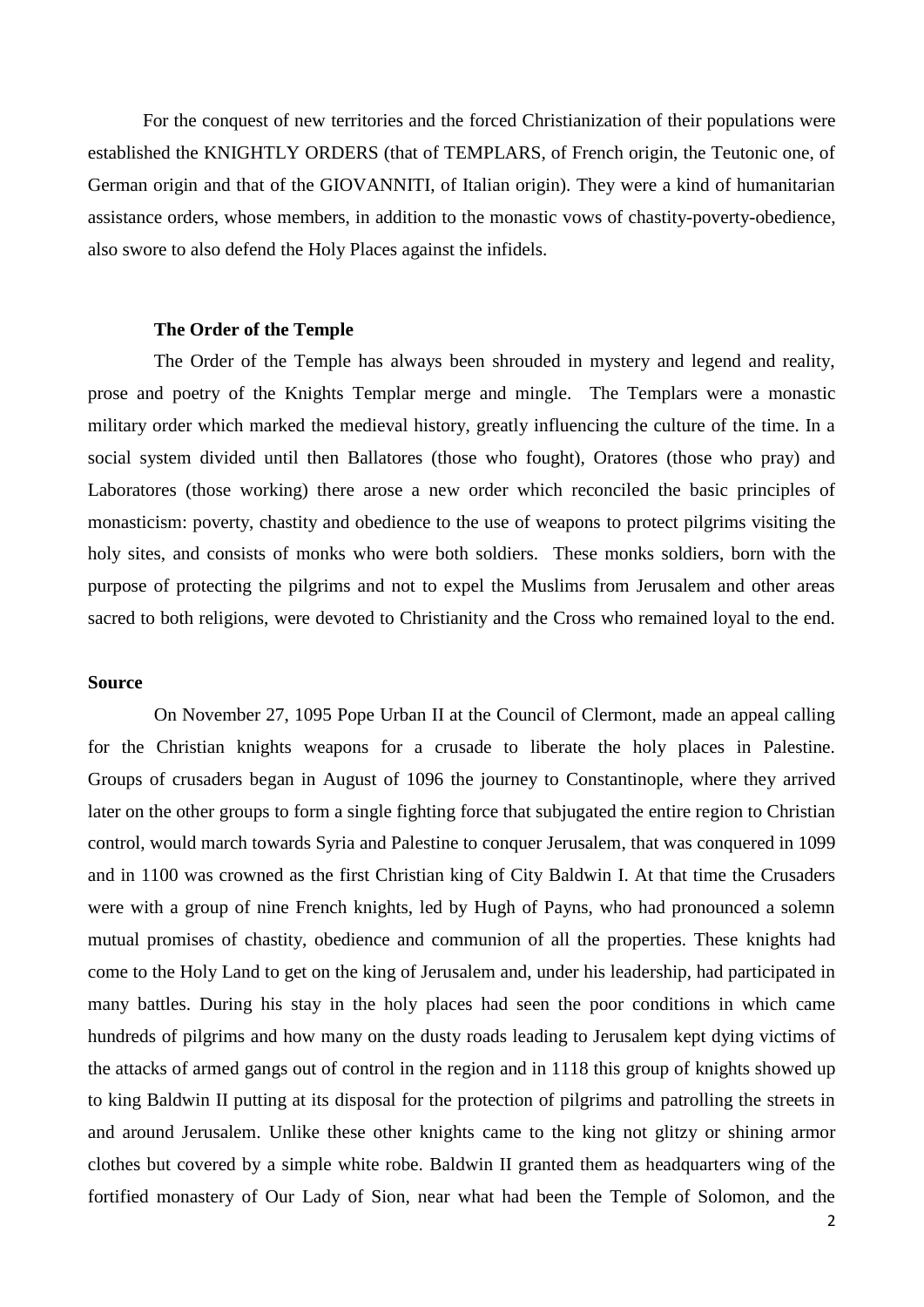knights gathered in a first order called the "Poor Knights of Christ" began patrolling the streets. After a short time, being increased the number of knights, moved occupying the whole area of what was once the esplanade of the Temple of Solomon, including the Dome of the Rock and the Mosque of Al-Aqsa, and its name was changed to " Order of the Poor Knights of Christ and of the Temple of Jerusalem "and from then were recognized as" Knights Templar. " The uniform was composed of a white mantle, enriched by a red cross on the chest and on the right shoulder. The shape of the cross was Greek (symmetric) or Latin (with the longest bottom tip), with the tips which widen toward the end terminating with a straight edge or, more rarely, concave.

The Templars then arose as both monastic and military order: the monks so-called traditional pronounced three votes, ie obedience, poverty and chastity: the Templars, in addition to these three votes, he also pronounced a quarter, that is, "stay in arms" therefore the armed combat. They were so real warrior monks, and this situation was quite unusual for the Church, because of the "stay in arms" it is difficult to reconcile with the other three. It was therefore necessary to find a clear and precise position, also looking for a rule that will perfectly suit the job situation. It is no coincidence that from this moment enters in the Templar story, one of the most charismatic and influential of the time: Bernard of Clairvaux. Monaco Cistercian, founder of the Abbey of Clairvaux (1115), writer and later Doctor of the Church St. Bernard, returning to the concept of "just war" expressed by St. Augustine, considered the use of weapons Templar vote against the infidels no intention of "murder", but a real action against Evil, a "malicidio", as you can read in "De Laude Novae Militiae Christi", written in his own hand as the entire Templar Rule. At this point, all the Order statutes were approved and the Templar Rule bloc was signed by all and was affixed thereto the papal seal, while Hugues de Payens, who was also present at the Council, was appointed Grand Master of the Order. The order was based on the cistercians and devised a code of behaviour known today as the latin rule with 72 clauses, which determined how many horses they could have, what they could wear, to take their meals in silence and to not eat meat more than 3 times a week. Over time the number of clauses increased to over several hundred.At Troyes then the Templars adopted a motto: "*non nobisDomine, non nobis, sed nomine tuo da gloriam*" St. Bernard also transmitted to the Knights devotion to Mary and the great respect for the woman, the fact cites Rule: "Maria presided over the beginning of the Order, it will also preside, if it be the will of the Lord, the end." [Dome](http://it.wikipedia.org/wiki/Cupola_della_Roccia) of the Rock and the other two knights on a horse that stood for the initial poverty of theKnights who were forced to go two on one horse and universal duality of things, which draws their ideal, that is, the coexistence TerraSanta peaceful in the Christian culture and the Islamic. In 1139 there was the bull "Omne datum optimum", Pope Innocent II who granted the Order the complete independence, including exemption from payment of taxes and duties, in addition to the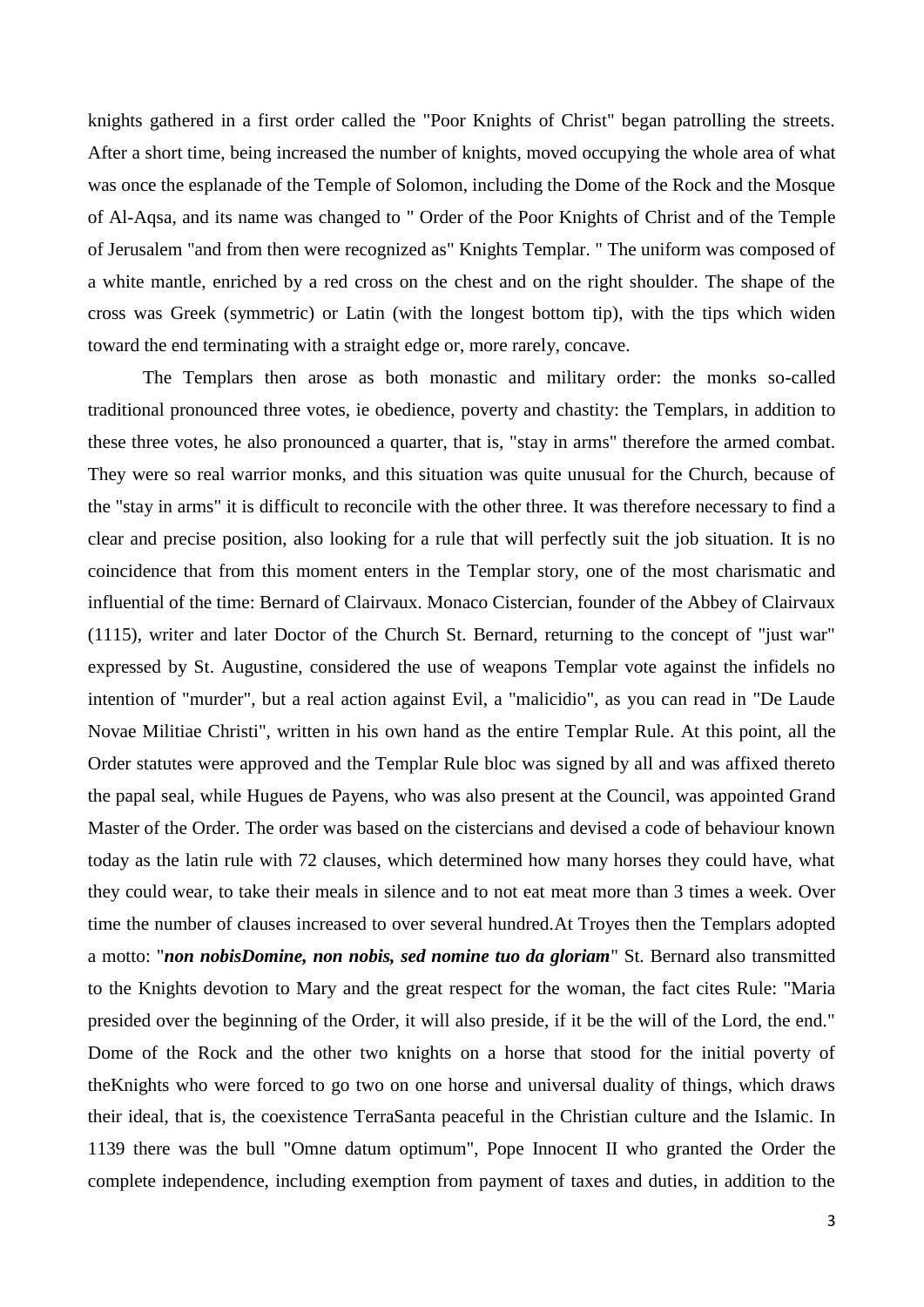directive that the Order was not accountable to none of his actions, except directly to the Pope, making it a body part with a very privileged position.

#### **Organization and economic activities**

The Order, through its Rule gave himself a top-down internal and formidable organization: a Grand Master who had overall responsibility for the command and the whole Order; a Marshal, who was in charge of the weapons and provision; a Grand Seneschal, who had the administrative responsibility and the Order policy. After this, both the possessions that land donations were divided into Grand Priories, which amounted to Member; the Priories, which amounted to a group of regions in the same state; the Balivati, which were equivalent to a province; the Precettories, which were equivalent to our towns and cities. So there were the preceptors, the Bailiffs, Priors, Grand Priors. It was a perfect organization, since each for the internal management was totally independent of the other, and everyone had to report to his superior, until you get to the Grand Master. The headquarters remained in Jerusalem to the Muslim reconquest of the city in 1187, after which they were transferred to Antioch, Acra, Caesarea and then to Cyprus.

For what concerned the economic side, each Precettorie had to support herself, doing work both riders that other staff: each Precettoria had his gardens, his livestock and everything else needed for the support of the Knights. The Precettorie or Commende were so complex selfsufficient in which there were agricultural, metallurgical, religious and military. In Commende they were bred and selected the horses, which are essential to the war, the cattle for work in the fields and pigs for meat. To feed the animals was necessary to increase our harvesting equipment and thereby improve the yield of cultivated land. They were introduced for this purpose, new technologies that enabled the achievement of remarkable results for its time. At the end of each month, the Precettorie had to send to the Great Seneschal, who also served as Treasurer, one tenth of the forfeited income, while the rest remained at Precettoria for operating costs. Thus the Templars, both in Terrasanta which became a constant reference in Europe, for the troops and also for pilgrims, who considered the Precettorie, namely the barracks, real refreshment points and possibly also impervious shelters the raids of robbers.

The donations constituted the main source of the patrimony of the Order in the West. They could be all kinds: land, houses, mills, money, etc. Very often the heirs contested the donations and the Templars found themselves involved in legal disputes. Donations were administered diligently as it was from these that they derived the revenue needed to pay responsions. Every donation was used to finance the campaign of war in the Holy Land, and everyone, while not directly participating in the war, however, could make their contribution: in practice, donating to the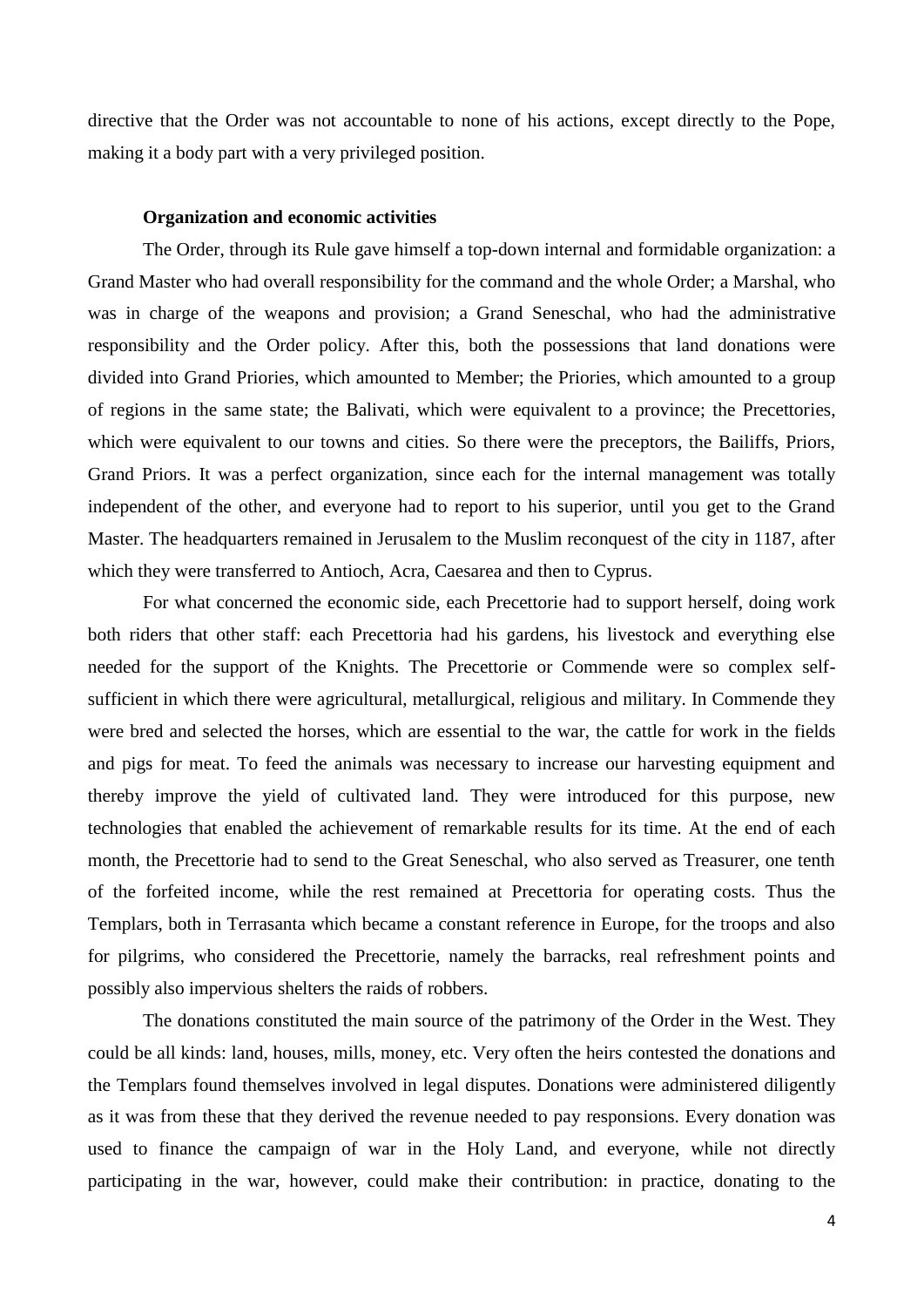Templars meant materially contribute to the liberation of "Possessions of God "as it was often called the land to the sea beyond.

The riches obtained by the Templars were unthinkable and they themselves were good at handle: not let the excess money to rot in dark rooms, but invested it, especially by the treasury service for nobles and kings and lending money, of course, as Christians do not they could charge interest, but they knew how not to suffer damages with loan rates.Some brothers were exclusivelyconcerned with bankingactivity and the business they carried out were mainly of four categories:

-Free taxes and sums of money of a prince who voted in the Crusade; -transfer to the Holy Landof said sums;

-collection of papal tithes for the Crusades;

-loans to princes or nobles, who need money to motivate this with pious reasons. To them is also due to the invention of the check or letter of exchange: for example the pilgrims who wanted to go to the Holy Land, but they were afraid of being robbed, could leave money in any Templar mansion and receive a receipt for recovery ; on arrival in the Holy Land they brought a receipt in the mansion and returned in possession of the amount of money left before their departure.

#### **Monks soldiers**

After the Council of Troyes of 1128/29 and the official recognition of the Order by the Church, the popularity of the New Christian Militia spread throughout Europe and the ranks of the Order were reinforced by a large number of staff. As mentioned, not all members of the Order were knights, indeed the number of these was limited compared to the totality of the Frates; By far the most numerous were the Sergeants Brothers, Serventes, not noble birth, who were divided into brothers by trade and sergeants on horseback, the latter destined to support the Knights in battle, although with a kit usually lighter and with a different dress, black or brown. There were four divisions of brothers in the Templars:

 $\triangleright$  knights, with heavy equipment [2] - The knight-brothers came from the military [aristocracy](https://www.merriam-webster.com/dictionary/aristocracy) and were trained in the arts of war. They assumed elite leadership positions in the order and served at royal and papal courts

 $\triangleright$  sergeants, equipped as light cavalry, [3] from who were usually from lower social classes, made up the majority of members. They dressed in black habits and served as both warriors and servants

 $\triangleright$  factors, which administered the property of the Order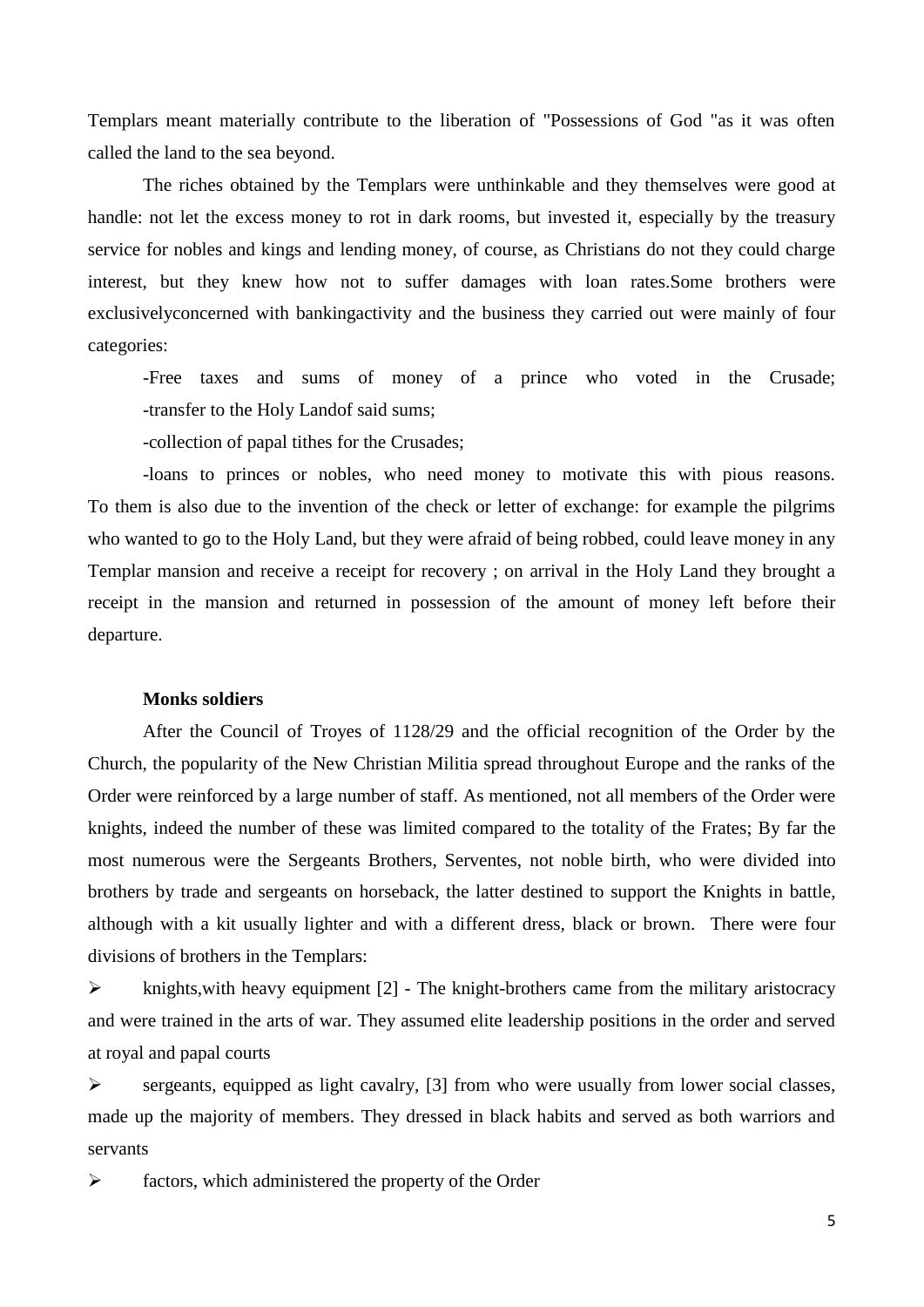Each Knighthad always two or three sergeants who accompanied him in battle, and a group of six or seven squires to assist both in peacetime and war. The majority of the Knights Templar was devoted to military maneuvers. and they were probably combat units better trained and disciplined of their time. The vast majority of the Templars fought on horseback, while the sergeants and novices used to fight on foot. Of course, in fighting their trump card was the devastating charge, you can imagine the devastation and panic that can create a heavy cavalry charge among the ranks of the infantry! The basic unit of Templar cavalry was the lance, or concroi, formed by 20 or 30 Knights and controlled by a Commendatory. A row of heavily armored Knights constituted of the front row, just behind them sergeants horse arranged in two rows followed by even more behind grooms. The Commendatory was recognized compared to normal because he had on his spear a white-black pennant which served to guide the Knights entrusted to him also towards objectives differentfrom those of the rest of the formation. The pennant was the same color of the banner of the Templars, the Baussant or Baucent, or Vaucent, translated by some as "I'm worth for Hundred", a clear warning to the enemies! However, it was a word that praised to the beauty of victory. The Baussant was half black and half white, and these two colors standing for their dual vocation: to live the faith and to give death to error.

Their strength came from a strict discipline, which made them a consistent and disciplined group, determined to sacrifice, not being permitted them to "surrender" to the enemy. The Knights Templar have always been distinguished for their incredible determination in battle, they had a discipline inhumane and ruthless in front of the opponent firmly. Not by chance were called by Muslims the "red devils", while the Knights were called "devils blacks." They demanded the privilege of the first line during the fighting, often had to pay a high price in blood that privilege, but with their reputation for being the bravest defenders of the Cross had no difficulty recruiting new fighters. Within a few years he became the crusader contingent most feared by the enemy and the Saracens, contrary to their custom, when they managed to take them prisoner, not leave them alive unless they were to deny their faith. Which never happened. To the Templars, in fact, the battles reserving two perspectives: victory or death. They used to massacre enemies, not because he felt pleasure in killing, but to compensate with terror the irremediable outnumbered ... they knew that only victory or death on them could escape the terrible torture to which they were subjected when they fell into the hands of Muslims; hence one of the main reasons of the extraordinary heroism of which gave repeated evidence.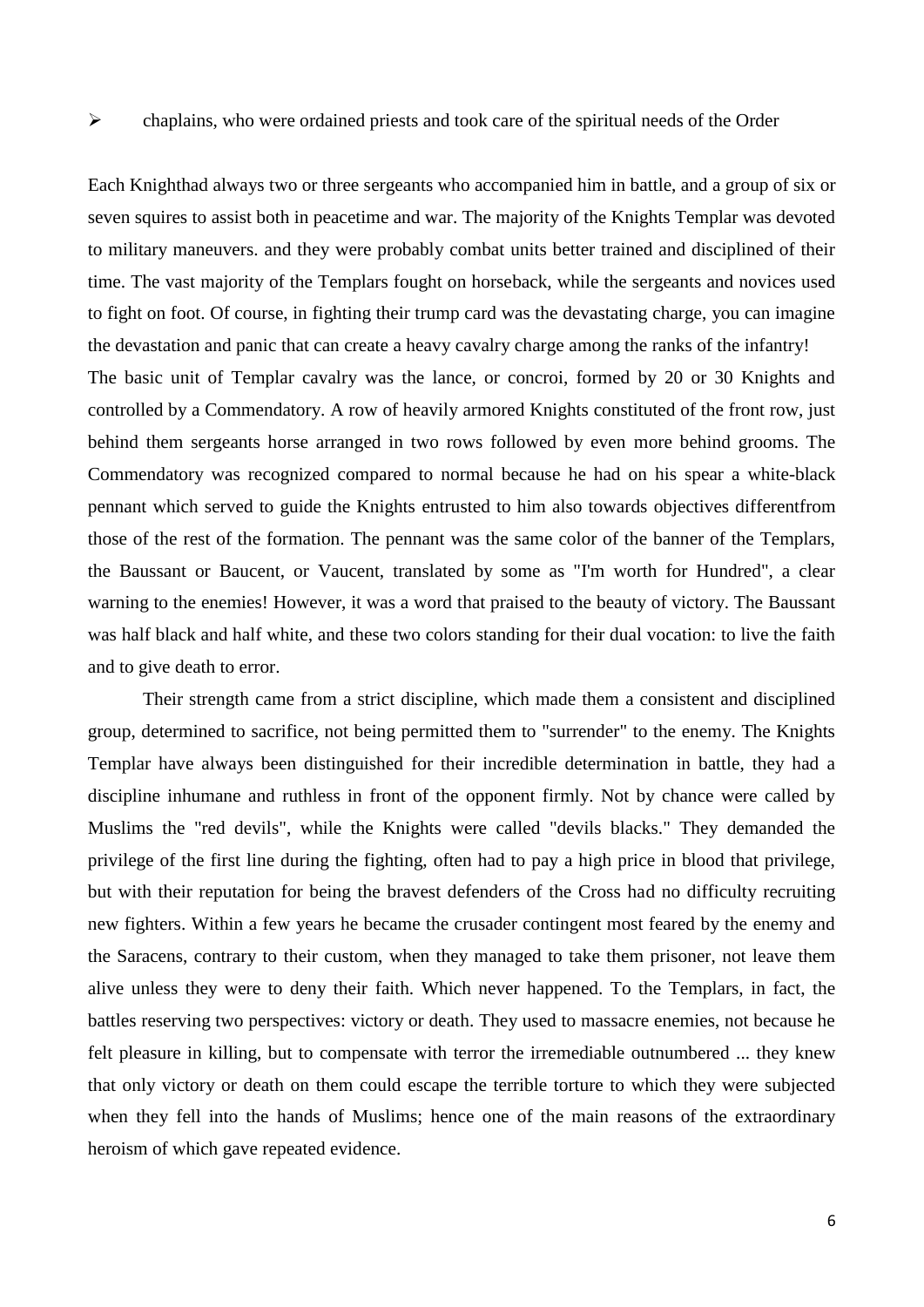The first real act of war of the Knights Templar in the Holy Land dates back to 1138, when Grand Master was elected Robert of Craon. The action took place in Tecua, Muslim town not far from the current Ghaza. The Crusaders attacked and took the town, and instead to retire immediately, as Robert of Craonadvised, the crusaders decided to stay to plunder the city. The Muslims, riorganized, attacked the Crusadersby surprise, making a real massacre, and also many Templars were on the ground.

A great Muslim leader, Zengi, who had managed to reorganize the forces of Muslims, creating the cohesion that was lacking among the various sheikhs and putting together a formidable army of over 100,000 men ready to do anything to regain the lands once they had in 1128.Seized of Aleppo and some areas of the Principality of Antioch, threatening the County of Tripoli and the city of Damascus, the night of Christmas eve of 1144, after a whole month of very hard siege, conquered Edessa and most of his county . The defeat and the fall of Edessa aroused great impression in the Christian West, and Baldwin III, although very young, asked Pope Eugene III to banish another crusade, which takes place December 1, 1145 with their papal bulls.

The Second Crusade was ready and, to avoid annoying glitches between France and Germany, the two armies set out for the Holy Land apart. First the Germansleft, passing through Hungary and arriving to Byzantium. But the Crusaders were not frowned upon by Manuel Comnenus, Emperor of Constantinople, also because the German soldiers considered the city as if it were an achievement, stealing and looting. Finally, after some time, the Germans left Constantinople, heading south, crossing Anatolia and then to reach Ephesus and then the Holy Land. In the midst of the mountains, the German Crusaders were attacked and almost completely destroyed by the Seljuk Turkish army, so that the Crusaders lost nine-tenths of the workforce, and retreated fortuitously at Nicaea, where they waited the French army led by Louis VII.

The King of France arrived at Nicaea in the first days of November, and picked up what was left of the German army in Lapodion, near Lake of Apollonia, a little further south. Conrad III, listening to the advice fromEverard of Barres, Grand Master of the Knights Templar, arrived by sea in the Holy Land in 1148. Meanwhile, the French crusader army was forced to defend itself from the continuous attacks of the Turks, with whom they engaged battle to Antioch in Pisidia, and they managed to get to Laodicea, but in pitiful condition. The city had been evicted for the Crusaders violence against the civilian population, and famine was making many victims. The French crusaders were now in defeat and many of them deserted and rebelled their officers: only the Templars remained in compact and disciplined ranks.

While crusader army crossed the mountains Cadmus, Geoffrey of Rancon, commanderof the avant-gard, heedless of the advice of the Templars, crossed the gorges instead of camping in the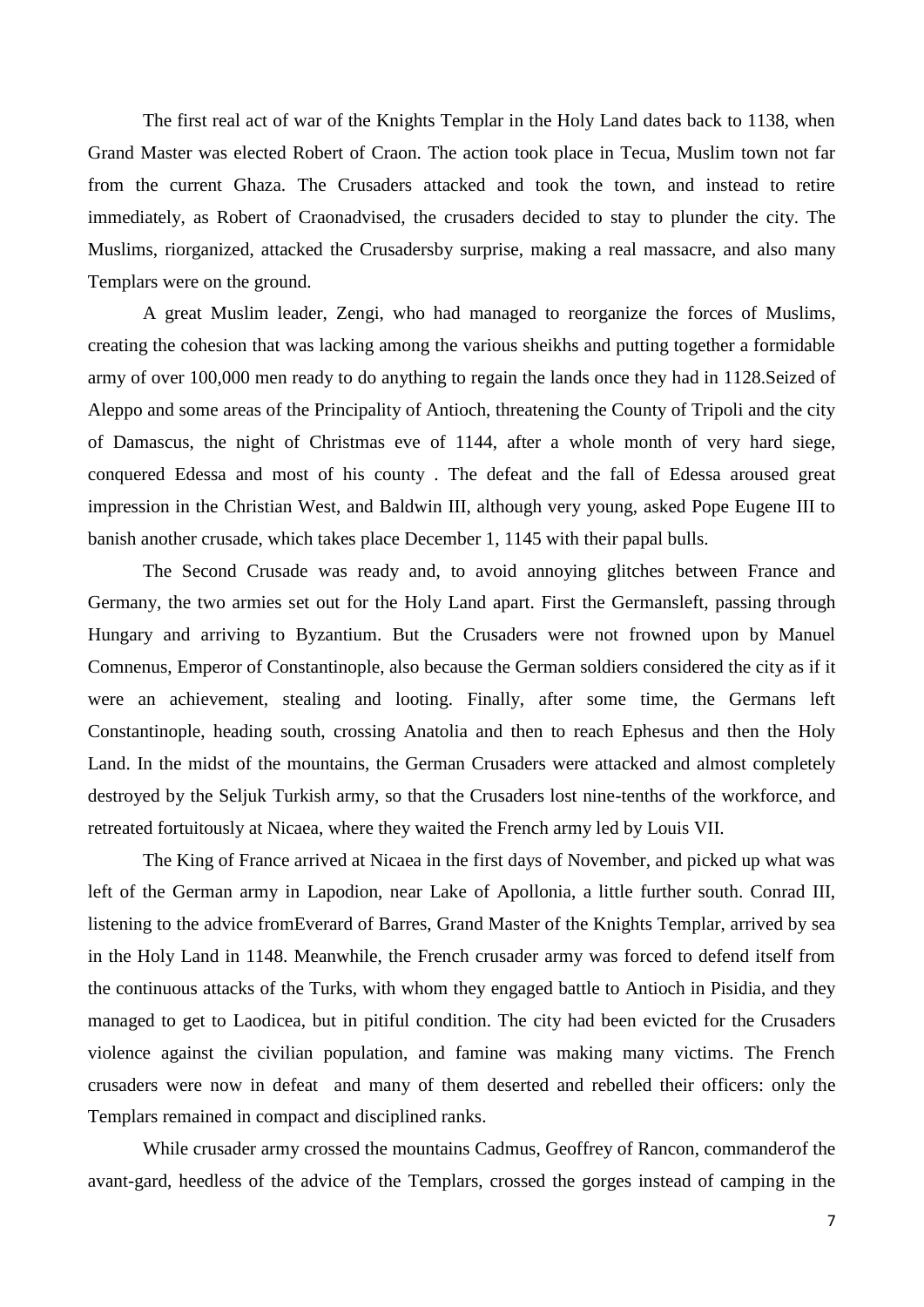mountains for the night: it was the mistake awaited by the Turks, who attacked the crusader army in his rear, and only the fall of the night saved the crusaders from the complete defeat.

At this point Everard of Barres, after an interview with the King of France, took command of the army, reorganizing it, placing at the head of each group of 100 soldiers a Templar, who well knew what to do. Thus, the French controlled by the Templars managed to cross the mountains and came to Attalia, where, however, they found a nasty surprise: the ships promised by the Bizantines were few and shabby so a part of crusaders left with the ship, another part, including the Templars, continued on the ground.

In 1150, Baldwin III had done to fortify the city of Gaza and had donated to the Templars, to defend it and to act as a sentinel to the south of Palestine.On January 25, 1153, the entire Christian army laid siege to Ascalon, but after four months, nothing had yet been concluded, each attack was systematically rejected. Towards the end of July 1153, a Christian army Mobile tower caught fire, and was thrown against the walls of the city: the strong impact and the heat caused a gap where there was a group of Templars led by Bernard of Tremelay. Tremelay viewof the breach sized the opportunity to jump into the front line, and then lunched with forty knights inside the breach. Other Crusaders at that time were across town and did not have time to follow the Templars who had thrown in Ashkelon. Muslims, seeing only forty men, counterattacked, killing the Templars and the same Tremelay. The bodies of the Templars were hung by their feet outside the walls, and their heads thrown on Christian camp with small catapults. The fury of the Christians in this show was such that August 19, 1153, after a powerful and intense siege, the city was taken and laid waste fire.A this event followed a period of relative peace. But it did not last long. Sal-Hal-Din, better known as Saladin reorganized the Muslim army, bringing to more than 200,000 men, with whom he attacked Cairo, getting rid of the vizier Shawar, now friend of Christians, and speaking directly to Jerusalem. The entire Muslim world joined Saladin against Christians in 1174. In November 1174 Saladin entered in Damascus, and on December 9 of that year entered in Homs, then go to Aleppo, which was besieged December 30.

In 1178, Baldwin built a fortress called "Ford Jacob," which was given to the Templars, but Saladin did not take into account the strength of the Templar fortress of "Ford Jacob," which did not fall, and prevented him to reach Jerusalem. But it was not all: on 10 June 1179, at Mesaphat, the Christian army of Raymond III and the Templars clashed with the Muslim army 200,000 men. It was a massacre, so that Saladino then won the Ford of Jacob, executing all the Templars stationed in the fortress, and taking prisoner the Grand Master, Odo of Saint Amand, but did not want it to be paid anything for his ransom, and ended his days dying of hunger and exhaustion in the Damascus prison.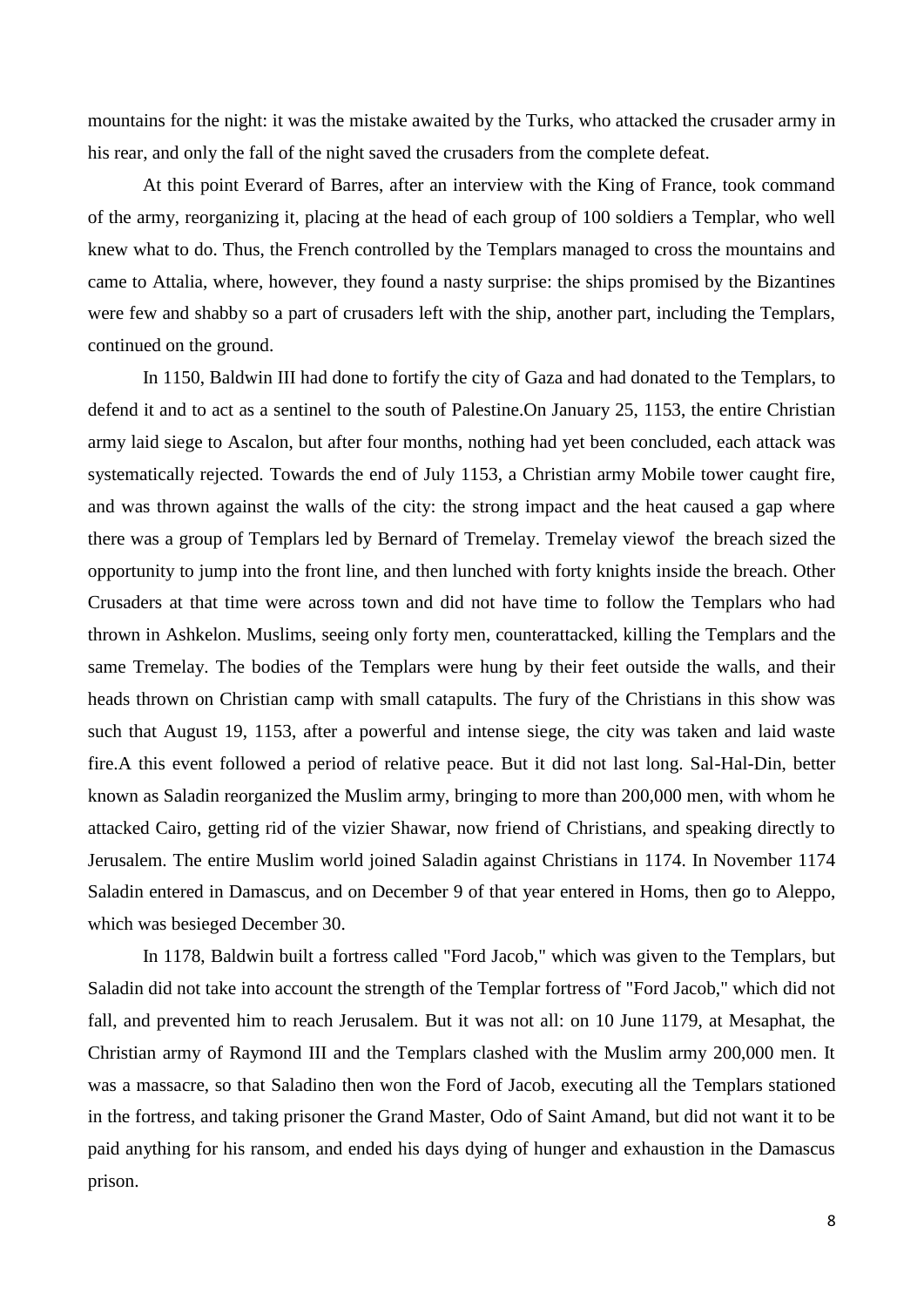In 1187, it happened a very serious: Reynald of Chatillon, an act absolutely irresponsible and crazy, march to Medina and Mecca, with the intent to appropriate the "black stone", the Muslim holy symbol. This act of piracy unleash the wrath of the Arabs, and Saladin gathers and organizes the largest army man has ever seen among knights, archers and foot soldiers, over 300,000 men were under the command of the Muslim commander.

The real battle took place the horns of Hattin on July 4, 1187. The Crusader army after several days of hard marching and without water (the only source of water was manned by Muslims) clash with the army of Saladin who was able to encircle the Christian army, which among other things had not a single guide, but each regiment had its head and so divided the Christian army lost very effective and if you add fatigue and thirst is not clear because the Christians were severely beaten. The archers on horseback Muslims succeeded too well to hold off the infantry Christian, while the infantry of Saladin had the daunting task of holding the devastating charge of European heavy cavalry. The battle lasted several hours, but in the end, with the gradual loss of consistency of the heavy cavalry charges, the Muslims gained the upper hand, the Christian army was severely beaten, only very few were saved and the Templars and Hospitallers captured alive were delivered to Arab tormentors.

After this Christian defeat, one after another fall into Arab hands Tiberias, Acre, Nablus, Jaffa, Sidon and Ascalon. Jerusalem remained that after a few weeks of siege, October 2, 1187 was conquered by Saladin. After the fall of Jerusalem and the whole kingdom, April 6, 1291 Acre was besieged by 50,000 men. The Templar garrison held out: the May 18 all Acre was in Muslim hands except the fortress where they had perched the last 150 Templars. No longer able to lead the vanguard in the battle turned into rearguard and so sacrificed their lives defending the fortress was clearly hopeless, though without any danger they could save themselves by sea, the Knights Templar fought, they stood up to all attacks for ten days, until the Muslims not succeeded in forcing the defenses, also exploiting their high number. They died all of them, except a dozen who survived. The Holy Christian Land adventure was finally over. In two centuries the Templars had left on the ground of the Christian kingdoms over 12,000 knights and were the last to leave the Holy Land.

But it was not only in Holy Land protagonists: when Mongol hordes threatened Europe the Templars contributed greatly to his defense, that he found a temporary solution with the battle of Legnica in 1241. In the Iberian Peninsula also stood at the forefront, the sovereigns of Spain and Portugal could hardly have achieved their victories without the Templars, not in vain entrusted them their most armed fortresses and covered them with lavish gifts. Even the Templar fleet was among the best, no one would have dared to attack a ship flying the flag Templar and the Saracens he kept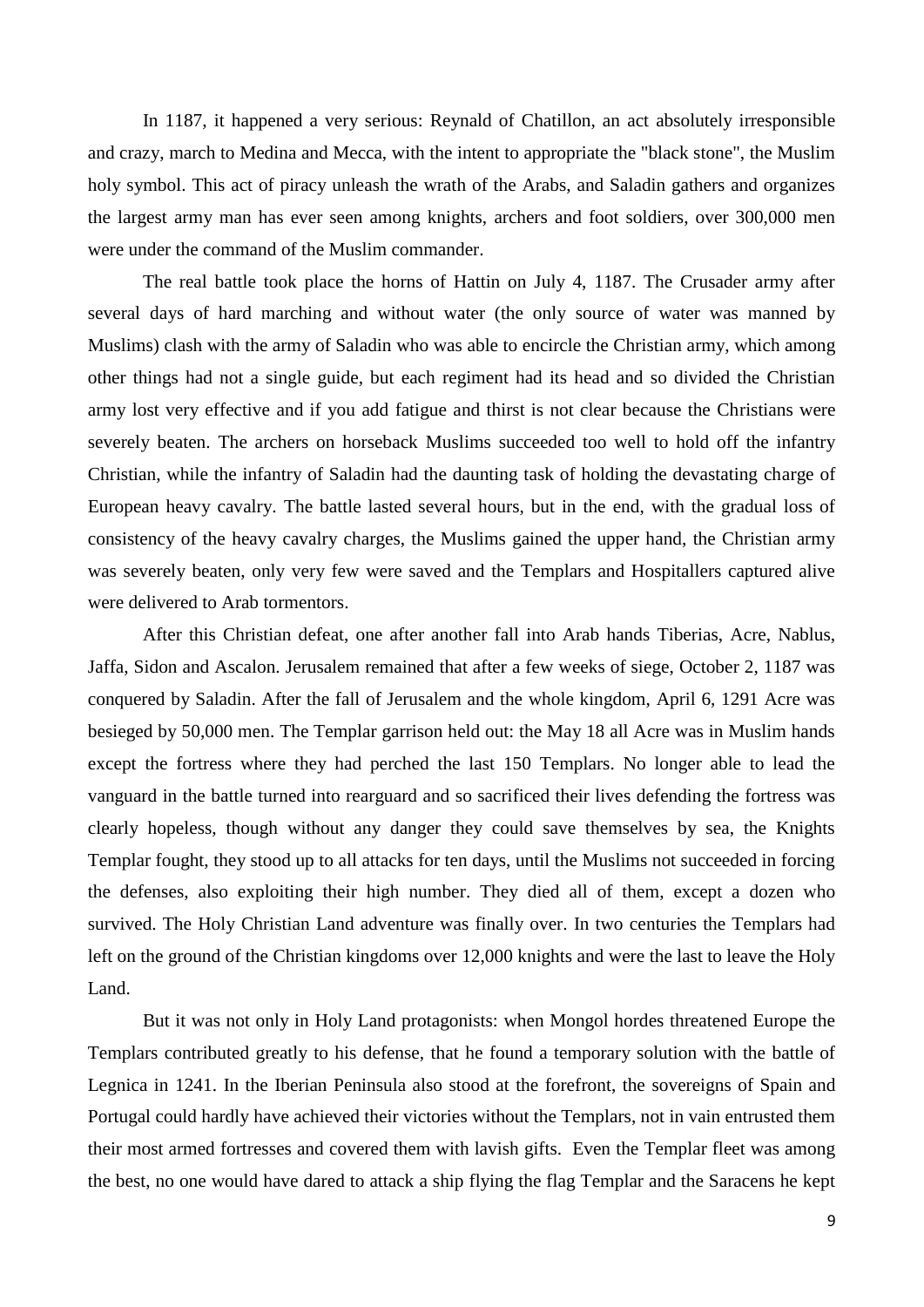well away. Famous were the Nordic Templars, who brought with them the monastic life that is useful in the field of nautical and naval battles.

## **Part II**

## **The trial**

The definitive conclusion of the crusade and the end of the Latin states of the East created enormous problems for the military orders that had given so much to the cause. The Templars had acquired, despite everything, political and diplomatic prestige recognized by all, the riches that had allowed the long stay in the Holy Land were now at their disposal in Europe. The same master Jacques de Molay left the seat of Cyprus to go to Paris, in the new headquarters and decide what to do, but the definitive return of the monks-riders in Europe also raised many bad moods. Almost all European kings had often resorted to the Templars finances for their insatiable budget needs, the Church of Rome, even if recently transferred to France, was afraid of its political power, the people looked at them more and more with suspicion: the Templars began to frighten many. In these years the economic situation of France was very delicate, King Philip IV, after trying in vain to enter the order of the Templars, does not seem able to raise the now empty coffers of the state. The French people, tired of the continuous increase in taxes, began to give signs of turbulence very dangerous. Rumors of a loan made by the treasurer of the Temple without Molay's authorization help to create a situation of tension between the French king and the master of the order. The Templars have become uncomfortable for the greedy Philip IV and for his political power.

The whole story began in 1305, when such an Esquiu De Floryan presented himself to the king of Spain Jaime II with an amazing story: he said he had been in the prisons of Béziers in the company of a Templar knight driven out of the Order who had told him about the unheard of atrocities that were accomplished: Christ was denied when he was accepted in the Order, he spat on the Cross, he practiced sodomy and adored an idol Jaime II, however, advised De Floryan to turn to Philip IV of France who had some experience in struggles against the Church thanks to his astute adviser: William of Nogaret.

De Floryan eventually managed to meet with Nogaret who immediately perceived how much information he was given was high explosive potential. He was now specialized in looting ecclesiastical goods and annihilating an Order for vile money did not bother him in the slightest. He also had perhaps one more reason to act against the Templars: the Knights had denounced to the Inquisition his grandfatherascathar who had been so burned at the stake.For the moment, however, he had very little in his hand to accuse an entire Order, he only had the affirmations of a convicted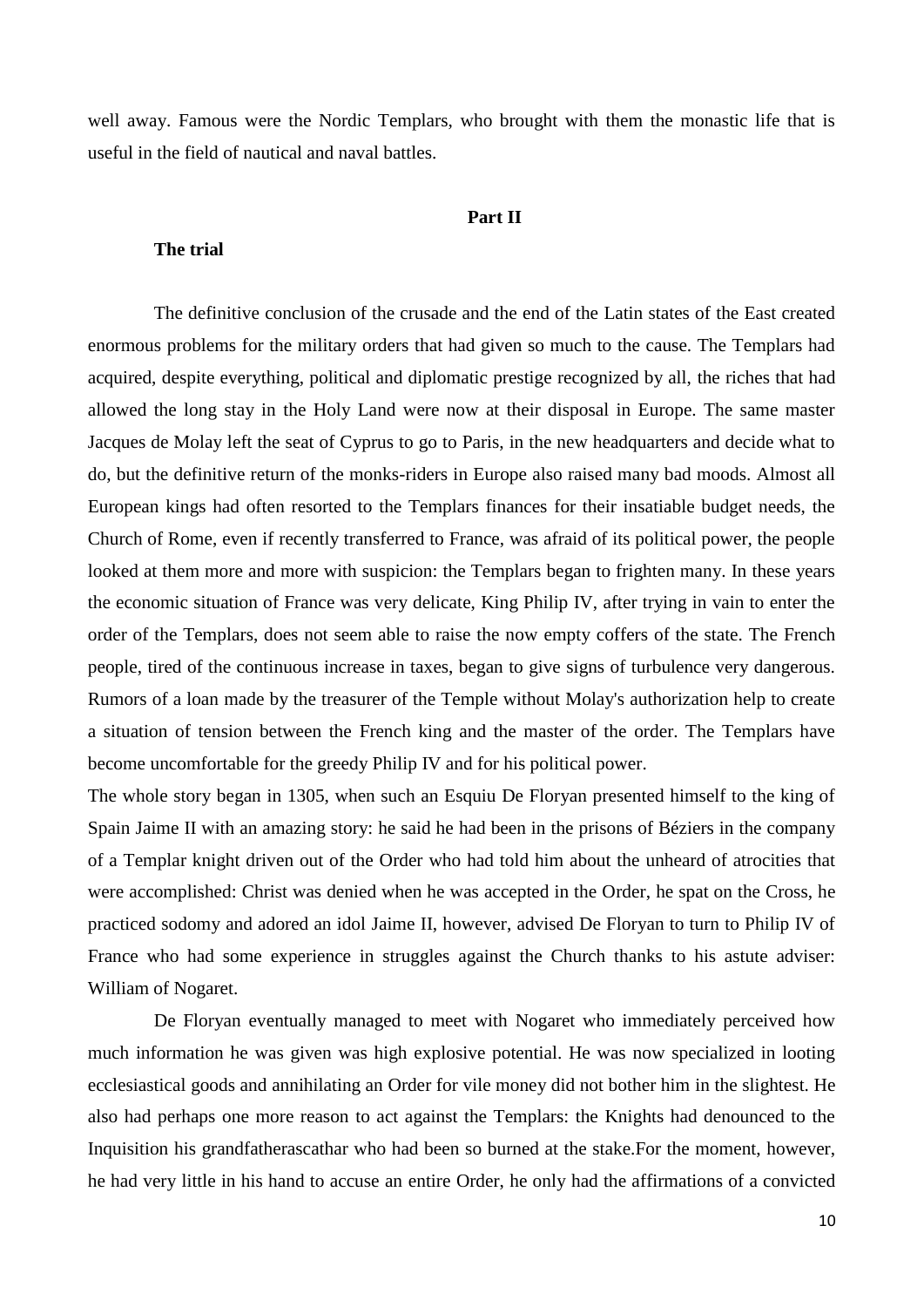person, a witness who was therefore quite unreliable, and who was also expelled from the Order. There was only one solution to obtain safe and undeniable proof of the guilt of the Order: all the Templars were to be subjected to torture and had to be forced to sign the depositions with the recognition of their guilt.

"The friars of the order of the Temple militia, wolves hidden under a lamb's appearance and under the habit of order, insulting the religion of our faith in an unfortunate way, are accused of denying Christ, of spitting on the cross, of indulge in obscene acts at the moment of admission to the order: they commit themselves with the vote that they say, and without fear of violating human law, to give themselves to one another, without refusing, if they are requested ... "With these words King Philip IV justified the mass arrest, unknown to the pope, of the Templars in the French commendations occurred at dawn on Friday 13 October 1307. Almost all the monks were imprisoned including the master Jacques de Molay who it was in the Paris commandery, all the goods of the confiscated order including the treasure and all the documents. The charges were heavy but what worried was the suspicion that hid behind this maneuver of the king: the desire to suppress the order of the Temple. The capture had been ordered by the Grand Inquisitor of France, William d'Imbert who was supposed to proceed with the interrogations, but the torturers immediately began, torturing the unfortunate poor and starting to make as many Templars as possible their declarations of guilt. Chained, isolated from the conventual life and tortured, to the poor imprisoned monks-knights was presented a long list of misdeeds that had long been habitual in the Order. Those who confessed were promised freedom, forgiveness and an ordinary pension drawn from the goods of the Order. It was only necessary to fulfill the very small formality of undersigning one's guilty affirmations under oath. On the other hand, those who stubbornly denied the accusations were put on the wheel one, two or three times a day, until they confessed ... or died. Not everyone did it to endure the torture and many signed the documents with bloody hands. The most important indictments were: to have denied Christ, to have spat on the Cross, sodomy and adoration of an idol. These are difficult months for the Templars, the memory of epic battles is far away and confusion appears to be the only certainty, where confessions, clarifications but also retractions and the specter of serious condemnation approach the white mantles to the fire of the stake. Torture begins to produce the desired effects of the King of France, Philip IV. The courage of the feared knights has remained very little and the discouragement in the ranks of the order hierarchy seems to confirm a sad path already designed and from which it seems there is no way out of escape.

Clement V, a French pope very close to King Philip IV, did not maintain his role of guarantor in search of the truth but he himself contributed, with his political indecision, to the final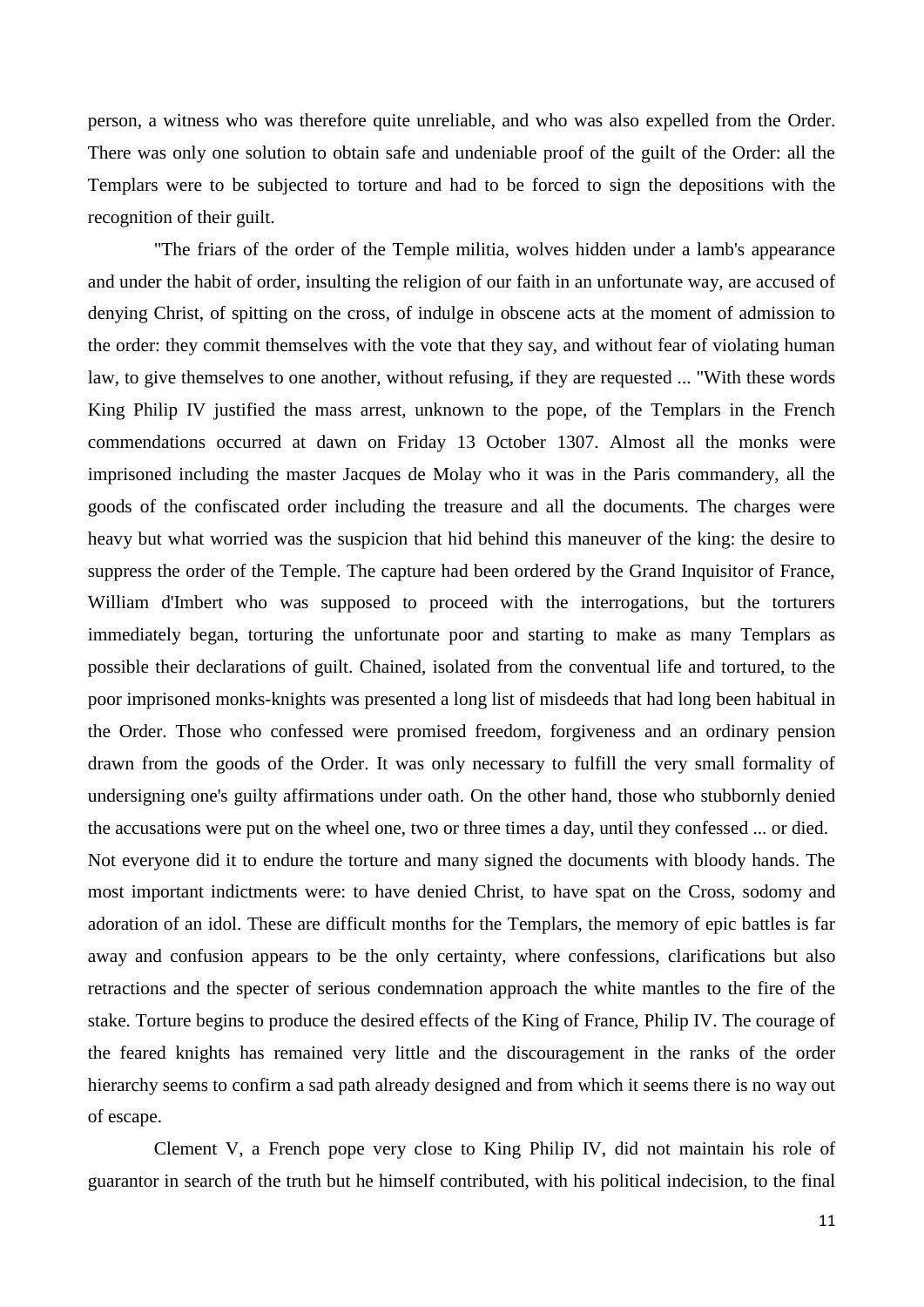condemnation of the order. Following the council of Vienne in 1312, the pope approved, at the request of the king of France, the suppression of the Templars by signing the bubble 'vox in excelso' and the following 'ad providam' with which it was ordered that all the Templars assets became properties of the Hospitallers, another religious-military order. The decisions of the Pope for the Templars were: those who had been judged innocent had to be kept with the goods of the Order and could live in their homes or in monasteries, provided they were not too many in the same house; those who did not repent or recidivists were severely punished and those who, despite the torture continued to not confess, were to be judged according to canon law; the fugitives had to report to the authorities within a year.

So the Order was suppressed, the condemnation of the dignitaries of the order to the perpetual prison seemed the final act of a political process that freed all of Europe of an order that became too powerful and influential, but the Process remained to the single defendants of heresy and highest exponents of the Order who continued to rot in prison. Philip did not wait for a moment, on 18 May he pronounced the sentence of death and the same day the high dignitaries of the Order were burned alive on the islet of Pont Neuf, Senna saddle, behind Notre Dame. An exterminated crowd gathered for the show.At this juncture the Grand Master Jacques Molay said a historical sentence:

"*At the threshold of death, where even the slightest of lies is fatal (it refers to the risk of not being able to ascend to Paradise), I confess by calling heaven and earth to witnesses, that I have committed very serious sin to the detriment of mine and mine, and that I have been guilty of the terrible death, because to save my life and escape from too many torments, and above all enticed by the flattering words of the King and the Pope, I have testified against myself and against my Order. he waits for me, I do not want to add other lies to those already said and, in declaring that the Order was always Orthodox and a world of every stain, I willingly renounce to life ".*

At the last Grand Master Jacques De Molay, who had also been tried but then pardoned and freed, in the course of a public function to which he had been sent to assist, his pretended confessions were read. Following the rebellion of the Grand Master, who denying what was said, he affirmed the complete strangeness of the Order, to the accusations revolting, stating indignantly, that the Knights of the Temple had always remained faithful to the Rule received, to Christ and to Catholicism. He was again arrested and March 28, 1314, burnt on a low flame, like a heretic. De Molay, in the course of his torture, did not get tired of denying any guilt charged to the Order, accusing his torturers of mendacity and invoking Divine Justice.

During the numerous interrogations, de Molay has lacked coherence, certainly of intelligence, perhaps even of courage. He first recognizes some of the accusations made against the Order, later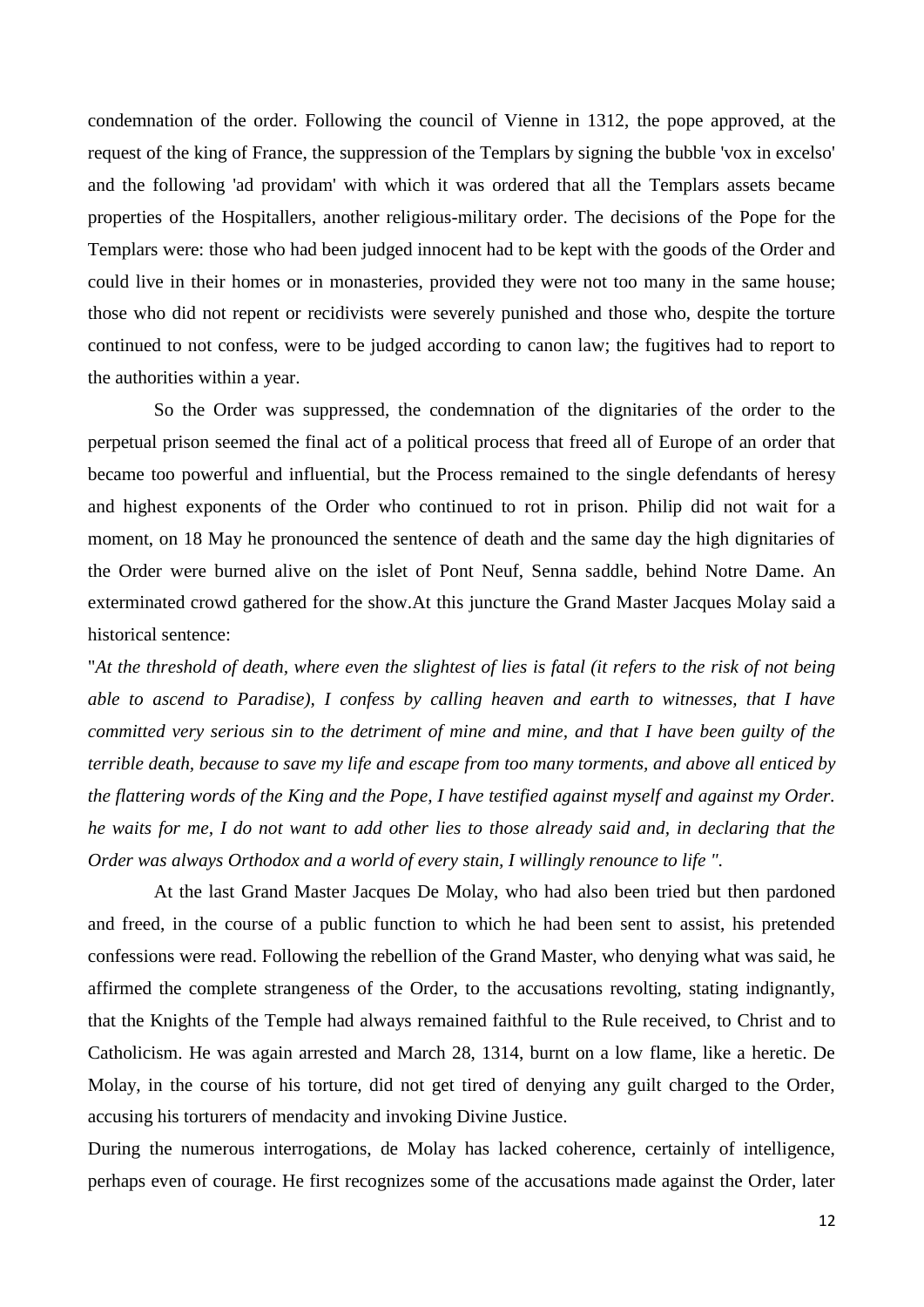portrayed his confessions, and then adopts a position that will no longer change: he will not speak except before the pope. So it remains silent even when, in 1310, the Templars rose in mass to defend their Order. And he does not even say anything when, two years later, the pope abolishes it. An examination of the sources of the process shows that the confessions of the Templars are stereotypical copies that tell all the same misdeeds, as is typical of the depositions extorted or suggested and the Inquisition processes outside of France almost all came to an acquittal of the order.

#### **Conclusions**

With the suppression of the Order it was also the Church and especially the papacy to suffer a great damage, a Pope had sacrificed an Order to the greed of a King. The scandal of the trial, the confessions of the Knights, the weakness of the Pope, the deployment of a sneaky King against a secular Order, they undermined the foundations of society itself. The high medieval ideals such as cavalry, the sense of honor, discipline, value, courtesy, and religiosity were questioned. It did not have to be a trivial thing! The trial took place against a myriad of rules of canon law and civil law, the Templars were treated in an inhumane way, their confessions were extracted with violent ways and means and it was all too clear that the Order was innocent.

But after the suppression of the glorious Templar Order?

The Templars outside the borders of France succeeded for the most part to save themselves, especially in Portugal, Germany and Great Britain. Some think that they gathered in secret societies, such as the Rosacrociani of the sixteenth century, but for many it is difficult that this happened, the Templars of the various nations were too far away to communicate: they could no longer use their real name, they did not have a reference point, they were persecuted and promptly hit in the heart.

The survivors had no money, they were fugitives wanted by the autority, they had no children to pass on their traditions and their secrets (the Rule did not allow marriage) and had great difficulty finding new followers: who would have wanted to enter a Order suppressed by the Pope and sought by the police? Even if there were people with very pure ideals and the right spirit would have been better to join already existing Orders (especially the Gerosolimitani enjoyed great fame) or at least create a completely new one.

Over the centuries there have been many companies that claimed the title of "Templari", but this is another story.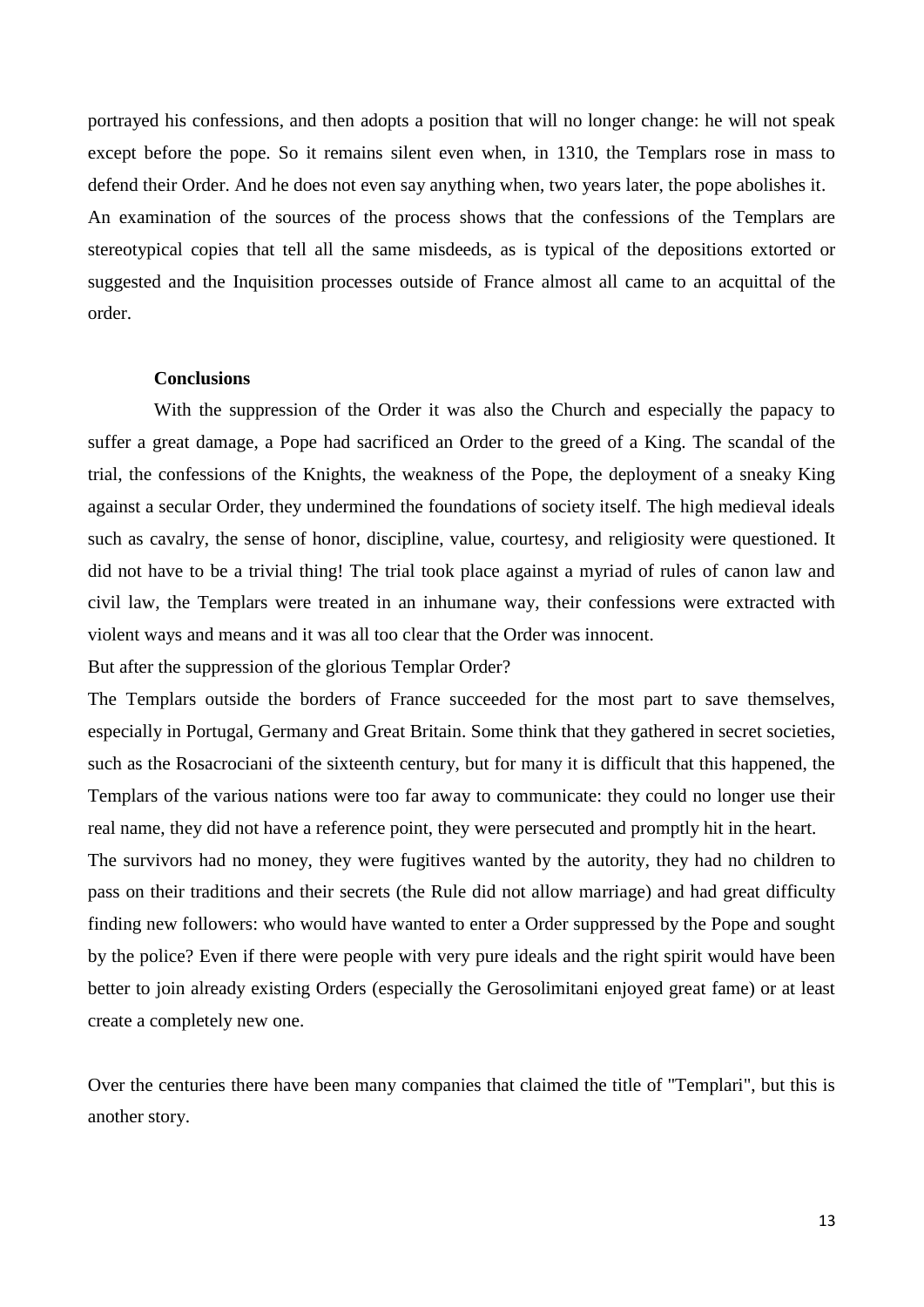[1]The Rule of the Temple, which was approved at the Council of Troyes of 1128, will come to count 678 articles from 72 departure. The text begins with an admonition and direct exhortation to the lay knights, "you who have so far led a secular chivalrous life ... you have embraced only for human convenience, because you to follow those whom God has chosen from the mass of perdition and He is shown with his sweet mercy of the defense of the Holy Church, and why you hasten to join them forever. " The seven following items make up the minutes of the council process, while those from the ninth to sixteenth, treat essential duties of the Templars, which are very similar to those of the Cistercian monks. Articles from the XVII to XXIII describe the clothing of the Templars. The white color is intended for riders, while black is for Sergeants. Articles from XXIV to XXX treat meals, providing that the Templars should consume their daily ration in common, in silence in one bowl. Convent life is regulated by Articles XXXI to XLIV, underlining the importance of silence, obedience to the Great Master, mutual help between brothers and the obligation of individual poverty as deprivation of objects, weapons and attires beyond normal individual allocation of each knight or sergeant. The lack of these provisions are governed by Articles XLV to L: for offenses of a certain size the culprit will be removed from the company of other brothers nor drink nor eat with them, or even more 'serious cases will be expelled from the order.

Articles ranging up to LXIX different topics: it is forbidden to hunt animals, except the lion, and beating their squires whatever they do; it is recommended to look after older siblings or sick. Latest articles are those that have given rise to speculation about the alleged homosexuality of the Templars. And 'it is forbidden to accommodate women in order and kiss the other sex. Even the main meetings had to be held in private fueling the hypothesis of special rites heretics ...

Mounted units were very important tactically until the end of the [19th century](http://it.wikipedia.org/wiki/XIX_secolo) for their mobility and speed characteristics. Since its claim until its sunset cavalry, whose origin can be traced back to [Medieval knight](http://it.wikipedia.org/wiki/Cavaliere_medievale) and symbolism as the [Medieval Cavalry](http://it.wikipedia.org/wiki/Cavalleria_medievale) , it was the most important weapon, as much as for purely military reasons, social and political reasons.

The cavalry, composed of military men able to fight on horseback, in fact in need of a lot of men trained in this kind of fighting and animal mounts selected and employed exclusively in the fighting.

[3]The light cavalry used smallhorses, fast and agile; the knights wore armor very light or lacked